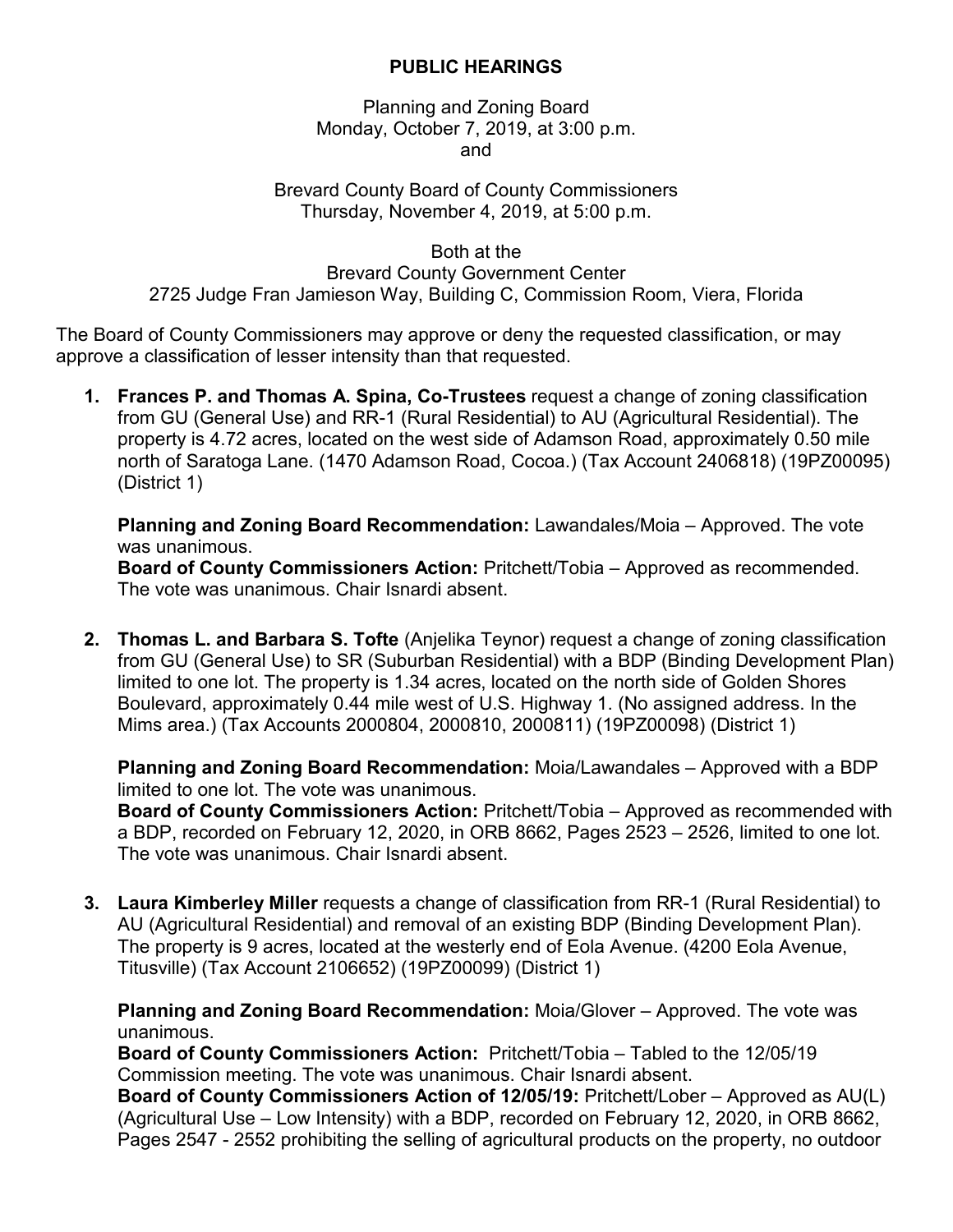P&Z Agenda October 7, 2019 (November 7, 2019 BCC) Page 2

> events without a Special Event Permit, no camping or overnight stays for commercial purposes, and no resort or tenant dwellings on the property. The vote was unanimous.

**4. Tanya C. Knowles and Daisy Knowles** request a change of zoning classification from AU (Agricultural Residential) to RR-1 (Rural Residential). The property is 3.56 acres total, located on the east side of Brown Road, approximately 488 feet south of Marlin Circle. (8302 & 8303 Brown Road, Micco.) (Tax Accounts 3006678 & 3006686) (19PZ00100) (District 3)

**Planning and Zoning Board Recommendation:** Glover/Theodore – Approved. The vote was unanimous.

**Board of County Commissioners Action:** Tobia/Pritchett – Approved as recommended. The vote was unanimous. Chair Isnardi absent.

**5. Wayne R. Friedrich and Adam J. Saab** (Andrew Bader) request a change of zoning classification from BU-1 (General Retail Commercial) to RU-2-15 (Medium Density Multi-Family Residential). The property is 0.52 acres, located on the west side of Highway A1A, approximately 680 feet south of Ocean Boulevard. (272 Highway A1A, Satellite Beach.) (Tax Account 2607205) (19PZ00103) (District 4)

**Planning and Zoning Board Recommendation:** Lawandales/Filiberto – Approved. The vote was unanimous.

**Board of County Commissioners Action:** Smith/Pritchett – Denied. The vote was unanimous. Chair Isnardi absent.

**6. Heck Enterprises of Brevard, Inc.** (James Heck) requests a change of zoning classification from BU-1 (General Retail Commercial) to BU-2 (Retail, Warehousing, and Wholesale Commercial). The property is 2.26 acres, located on the south side of Barefoot Boulevard, approximately 0.27 mile west of U.S. Highway 1. (307 & 311 Barefoot Boulevard, Barefoot Bay.) (Tax Account 3009175) (19PZ00104) (District 3)

**Planning and Zoning Board Recommendation:** Theodore/Lawandales – Approved with a BDP (Binding Development Plan) limiting the location of outdoor storage to be behind the main building (311 Barefoot Boulevard), the BU-2 use on the property shall be limited to a contractor storage yard, and any other uses of the subject property shall be limited to those within the BU-1 zoning classification. The vote was unanimous.

**Board of County Commissioners Action:** Tobia/Pritchett – Denied. The vote was unanimous. Chair Isnardi absent.

**7. Corey Nail** requests a change of zoning classification from PUD (Planned Unit Development) and AU (Agricultural Residential) to all AU. The property is 2.5 acres, located on the west side of Turtle Mound Road, approximately 0.26 mile north of Post Road. (No assigned address. In the Melbourne area.) (Tax Account 2605311) (19PZ00106) (District 4)

**Planning and Zoning Board Recommendation:** Moia/Lawandales – Approved. The vote was unanimous.